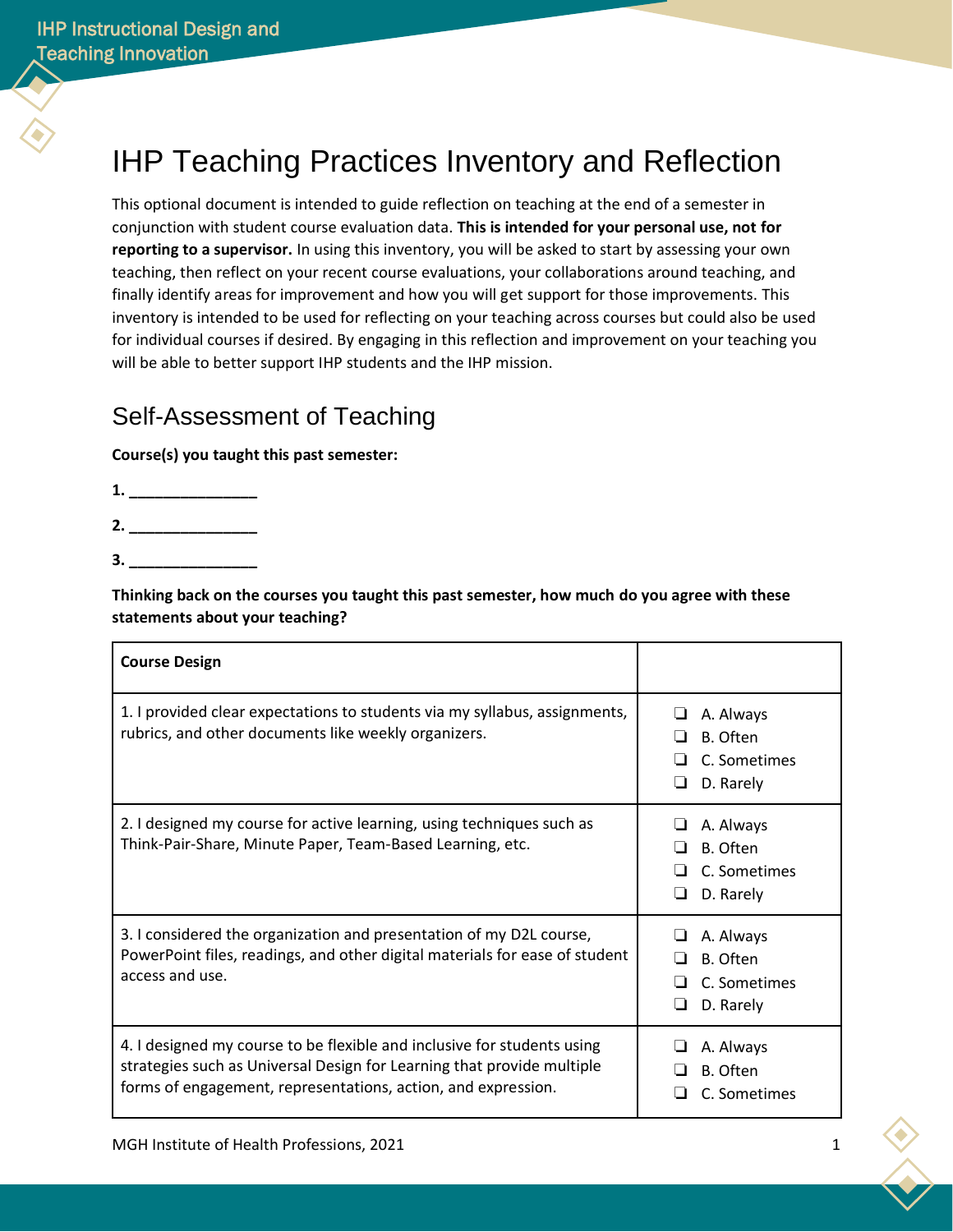|                                                                                                                                                                                                      | D. Rarely<br>u                                                           |
|------------------------------------------------------------------------------------------------------------------------------------------------------------------------------------------------------|--------------------------------------------------------------------------|
| 5. I considered the diversity of my students as well as issues of identity<br>and representation (both of populations and authors) in planning course<br>readings, activities, and other materials.  | A. Always<br>⊔<br>B. Often<br>□<br>C. Sometimes<br>⊔<br>❏<br>D. Rarely   |
| <b>Assessment</b>                                                                                                                                                                                    |                                                                          |
| 6. I designed my assignments, quizzes, exams, projects, and other<br>assessments to provide evidence of the student outcomes defined by my<br>course objectives.                                     | A. Always<br>⊔<br>B. Often<br>П<br>C. Sometimes<br>ப<br>D. Rarely<br>ப   |
| 7. I provided students with opportunities to practice with skills and ideas<br>and receive low-stakes formative feedback from me, other instructors,<br>and their peers.                             | $\Box$ A. Always<br>B. Often<br>□<br>C. Sometimes<br>⊔<br>❏<br>D. Rarely |
| 8. I described my assignments such that the purpose of the activity, the<br>tasks that need to be completed, and the criteria by which student work<br>will be evaluated were clear and transparent. | $\Box$ A. Always<br>B. Often<br>□<br>C. Sometimes<br>ப<br>❏<br>D. Rarely |
| <b>Communication and Collaboration</b>                                                                                                                                                               |                                                                          |
| 9. I provided opportunities for students to communicate and collaborate<br>with each other in and out of class (synchronously or asynchronously.)                                                    | A. Always<br>⊔<br>B. Often<br>ப<br>C. Sometimes<br>l 1<br>D. Rarely<br>⊔ |
| 10. I encouraged students to seek help and support outside of class via<br>office hours or other resources.                                                                                          | A. Always<br>ப<br>B. Often<br>C. Sometimes<br>❏<br>D. Rarely<br>❏        |
| <b>Motivation and Engagement</b>                                                                                                                                                                     |                                                                          |
| 11. I regularly modeled my thinking (via think-alouds, concept mapping,<br>etc.) in ways to make my decision making, clinical reason, and or<br>research techniques visible to students.             | A. Always<br>⊔<br>B. Often<br>⊔<br>C. Sometimes<br>ப<br>D. Rarely<br>ப   |
| 12. I reminded students of the context of information and how and when                                                                                                                               | A. Always<br>⊔                                                           |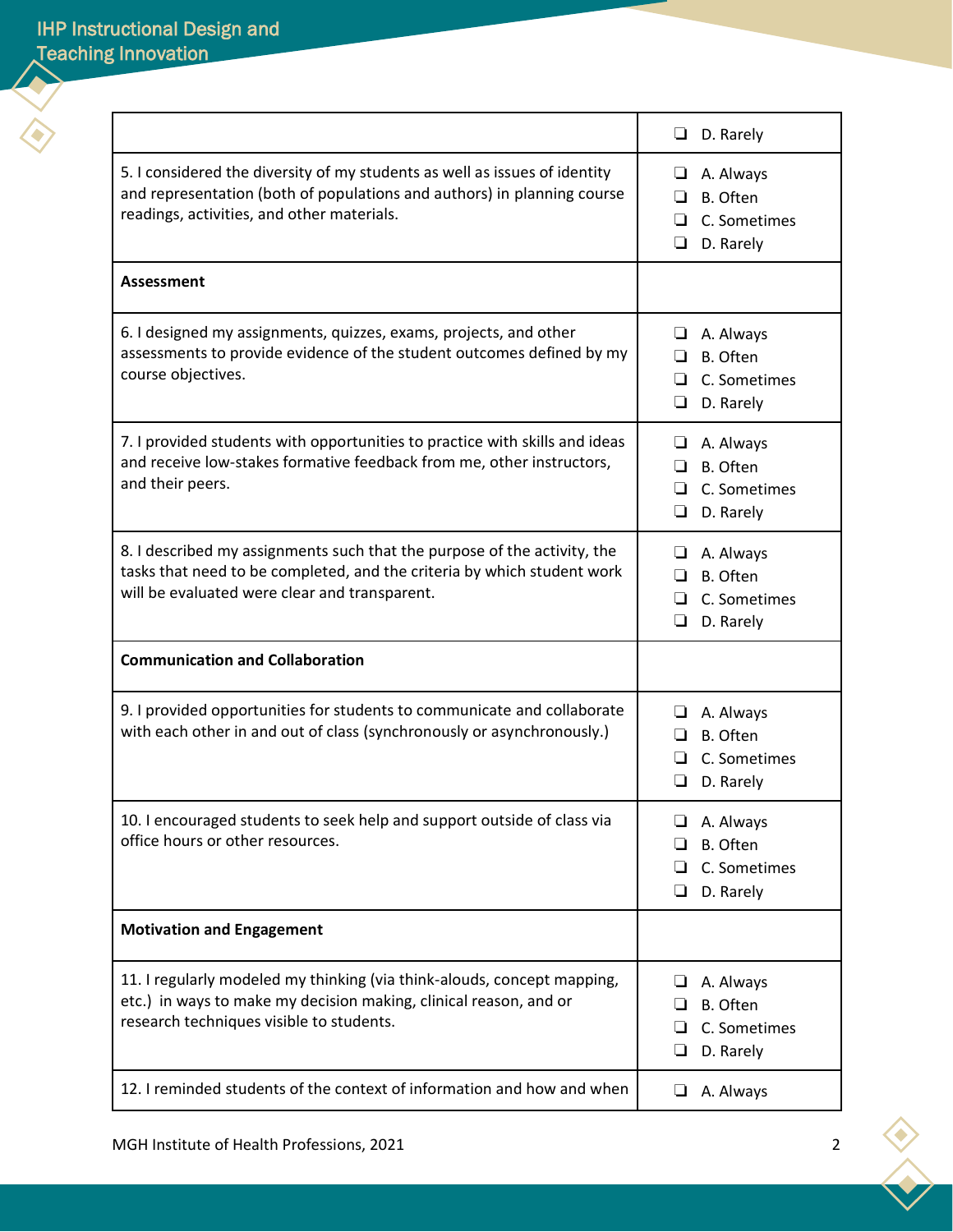it will be relevant to their future work as a strategy for motivation and building connections between theory and practice.

❏ B. Often

❏ C. Sometimes

❏ D. Rarely

| <b>Cohesion and Improvement</b>                                                                                                                                                                                  |        |                                                                                                      |
|------------------------------------------------------------------------------------------------------------------------------------------------------------------------------------------------------------------|--------|------------------------------------------------------------------------------------------------------|
| 13. I effectively collaborated with my co-instructors, TAs, LIs, preceptors,<br>site coordinators, and/or GAs to provide a cohesive course experience<br>for students.<br>(May not be applicable to all courses) | ப<br>ப | A. Always<br>B. Often<br>C. Sometimes<br>D. Rarely                                                   |
| 14. I used a mid-semester check-in survey or other methods to gather<br>information from students on how the course is going and incorporated<br>that feedback before the course concluded.                      |        | A. I did this<br>$\Box$ B. I did this but<br>didn't incorporate<br>feedback<br>D. I did not do this. |

## Reflection on Self-Assessment

Tally up your A, B, C, and Ds for your self-assessment:

# of As:

# of Bs:

# of Cs:

# of Ds:

Which areas do you see more Cs and Ds in (Course Design/Assessment/ Communication and Collaboration/ Motivation and Engagement Cohesion and Improvement)?

Is this an indicator of places for improvement in your teaching?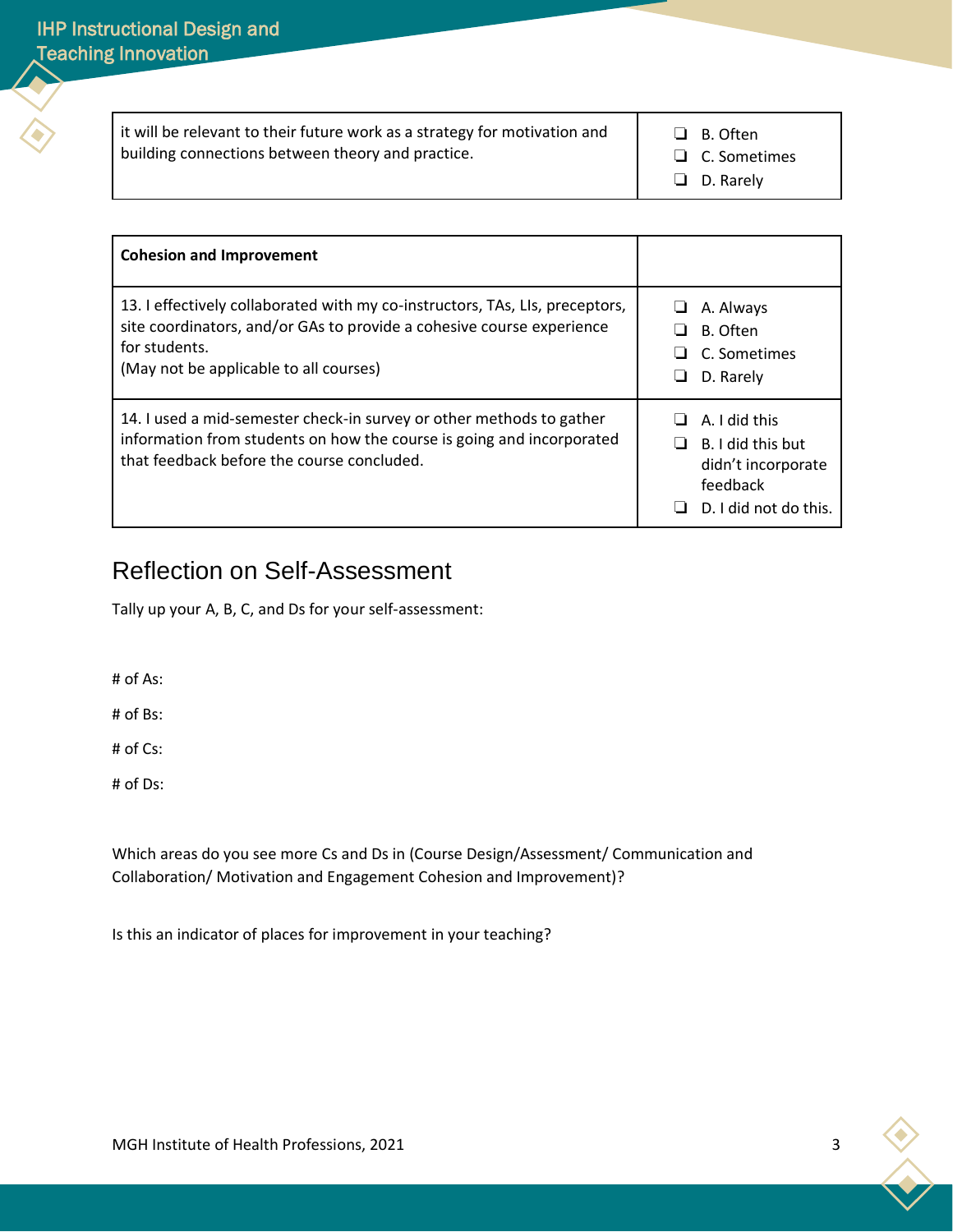# Reflections on Student Evaluations of Teaching

In addition to looking at your scores on student evaluations of teaching, the comments on the open response questions can be useful for identifying themes in students' perceptions of your teaching. Consider looking at responses question by question, taking note of what ideas recur as "themes".

Remember to maintain perspective when reviewing student comments; it's important to balance out both positive and negative feedback. Also remember that though students may not be able to offer solutions to problems in a course, areas of confusions, disengagement, or dissatisfaction can help you identify areas for improvement.

**What themes are there in your recent course evaluations regarding your strengths as an instructor?**

**What themes are there in your recent course evaluations regarding your areas for improvement as an instructor? Are there overlaps with strengths and weaknesses identified in your own selfassessment?**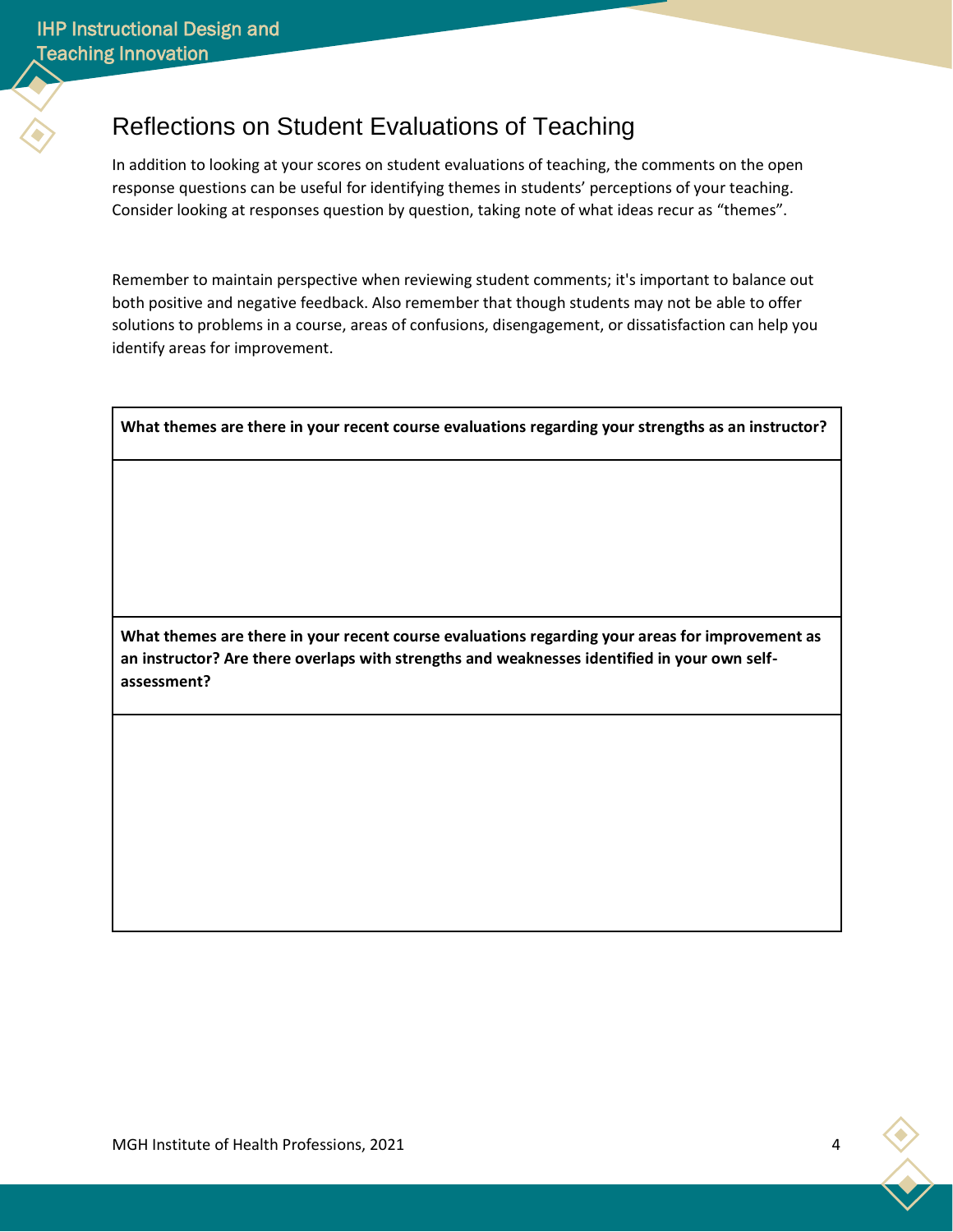# Reflection on Collaboration

#### **In the last 6 months, who have you discussed your teaching with?**

- ❏ TAs, LIs, and/or GAs
- ❏ Other instructors in my department
- ❏ Department leadership
- ❏ Instructors in other departments
- ❏ IHP Faculty Support staff (Library, Instructional Designers, Instructional Technologists, JEDI office etc.)
- ❏ Instructors at other schools

**What types of changes in your teaching have you made as a result of those discussions?**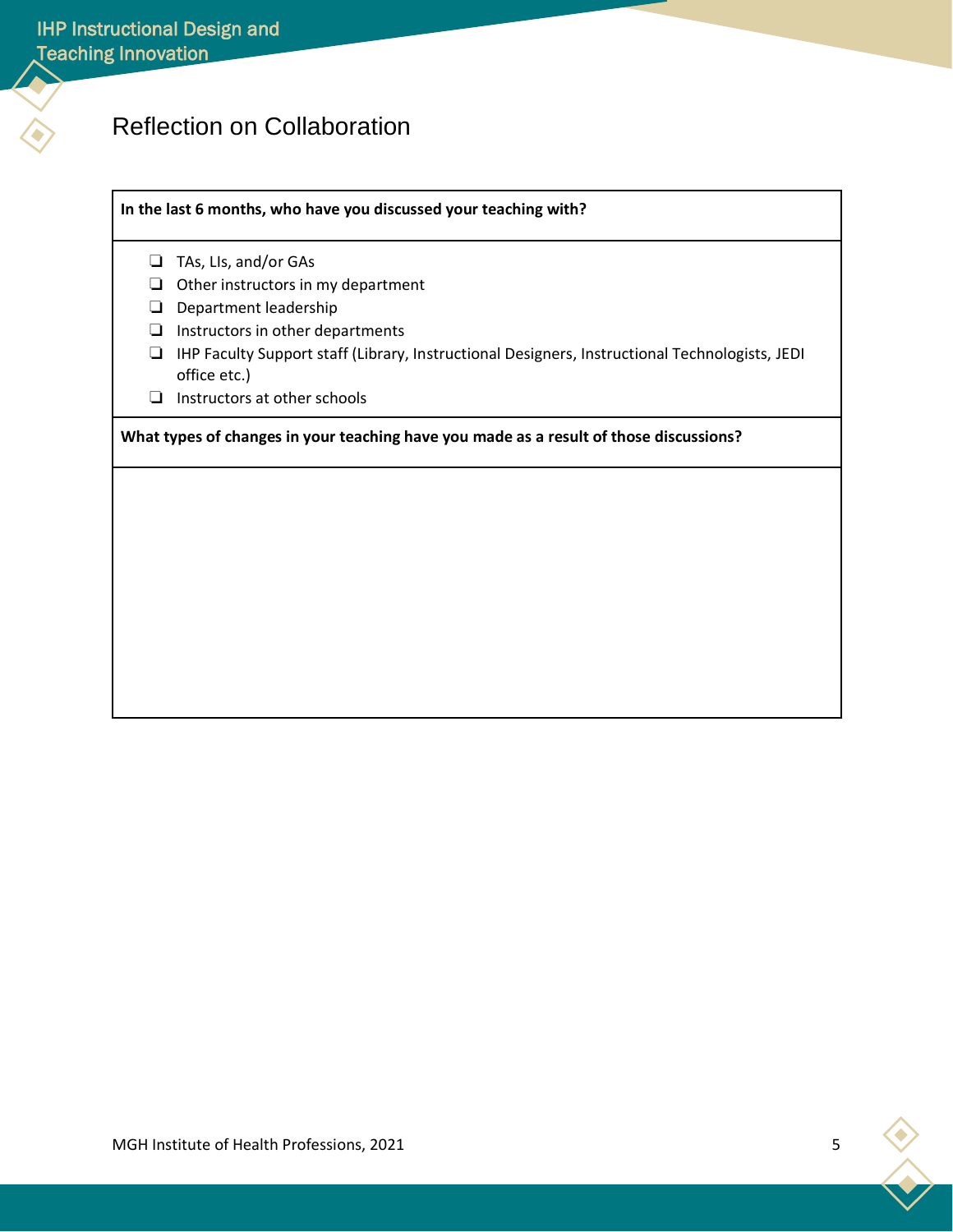# Establishing Next Steps

**What are TWO aspects of your teaching of the courses you taught this semester that you'd like to change?**

**What are TWO aspects of your teaching that you'd like to share with colleagues?**

**What help will you seek to address your areas for improvement?**